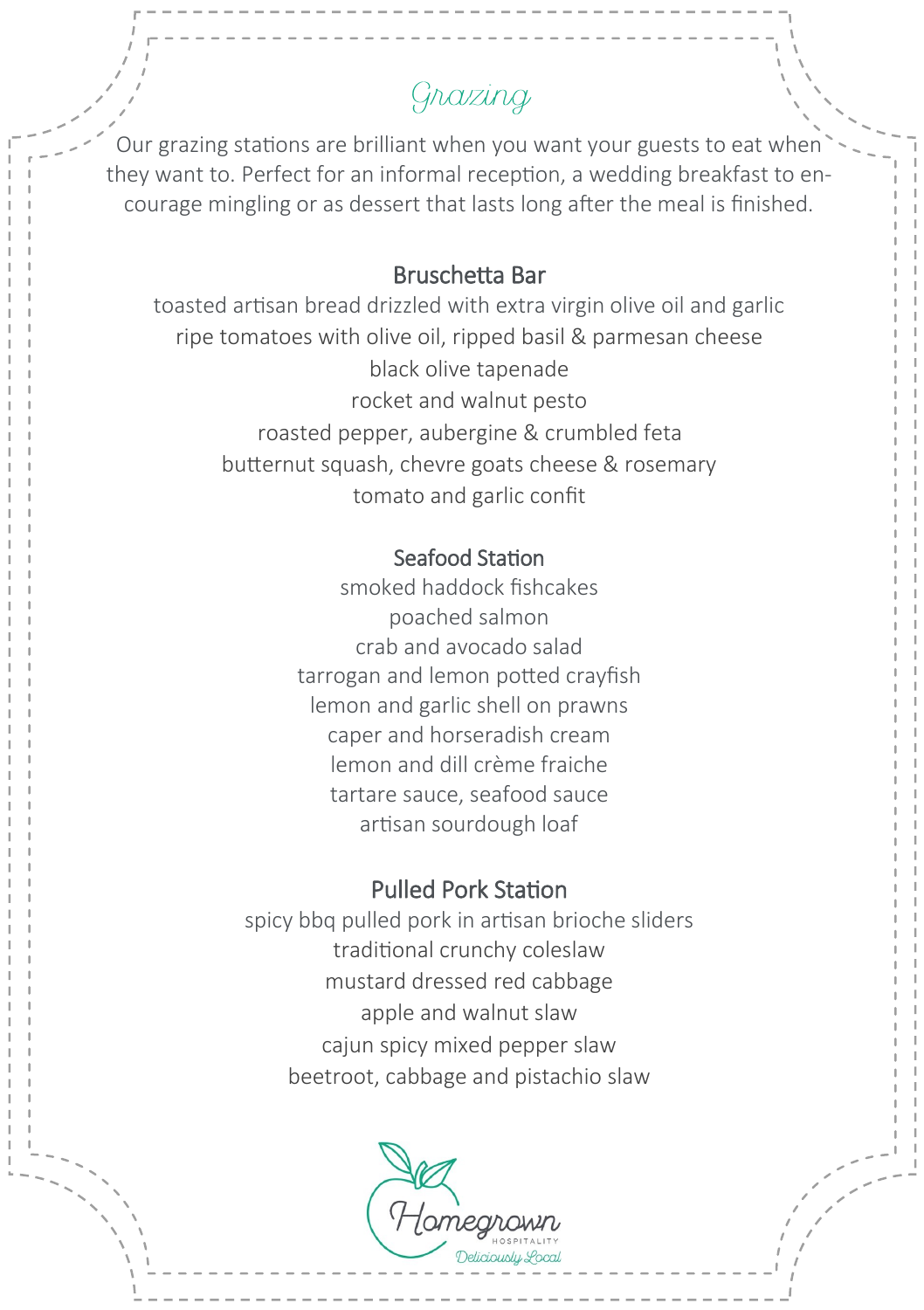# Fajita Station

Chicken, beef and prawns cooked on display in mexican spices Tortilla Wraps Stir fried peppers, onions and mushrooms guacamole grated fountains gold cheddar refried beans salsa little gem and cherry tomatoes

## Kebab Station

selection of chicken skewer, lamb skewer, beef skewer and seasonal grilled vegetable skewer, served with the sauces of your choice classic buffalo sauce peanut satay basil pesto caribbean jerk bbq sauce

# Homegrown Small Plate Station

Toad in the hole with onion gravy shepherds pie and roasted roots steak and black sheep ale pie with buttery mash lemon and thyme roast chicken with swede and carrot root vegetable tagine with minty cous cous

## Tapas Station

spicy chorizo in red wine sticky chicken wings meatballs in tomato sauce baked dates in serrano ham stuffed mushrooms chickpea and spinach with cumin and garlic green beans with pine nuts and sundried tomatoes baked peppers and aubergine with a crumble feta top

patatas bravas

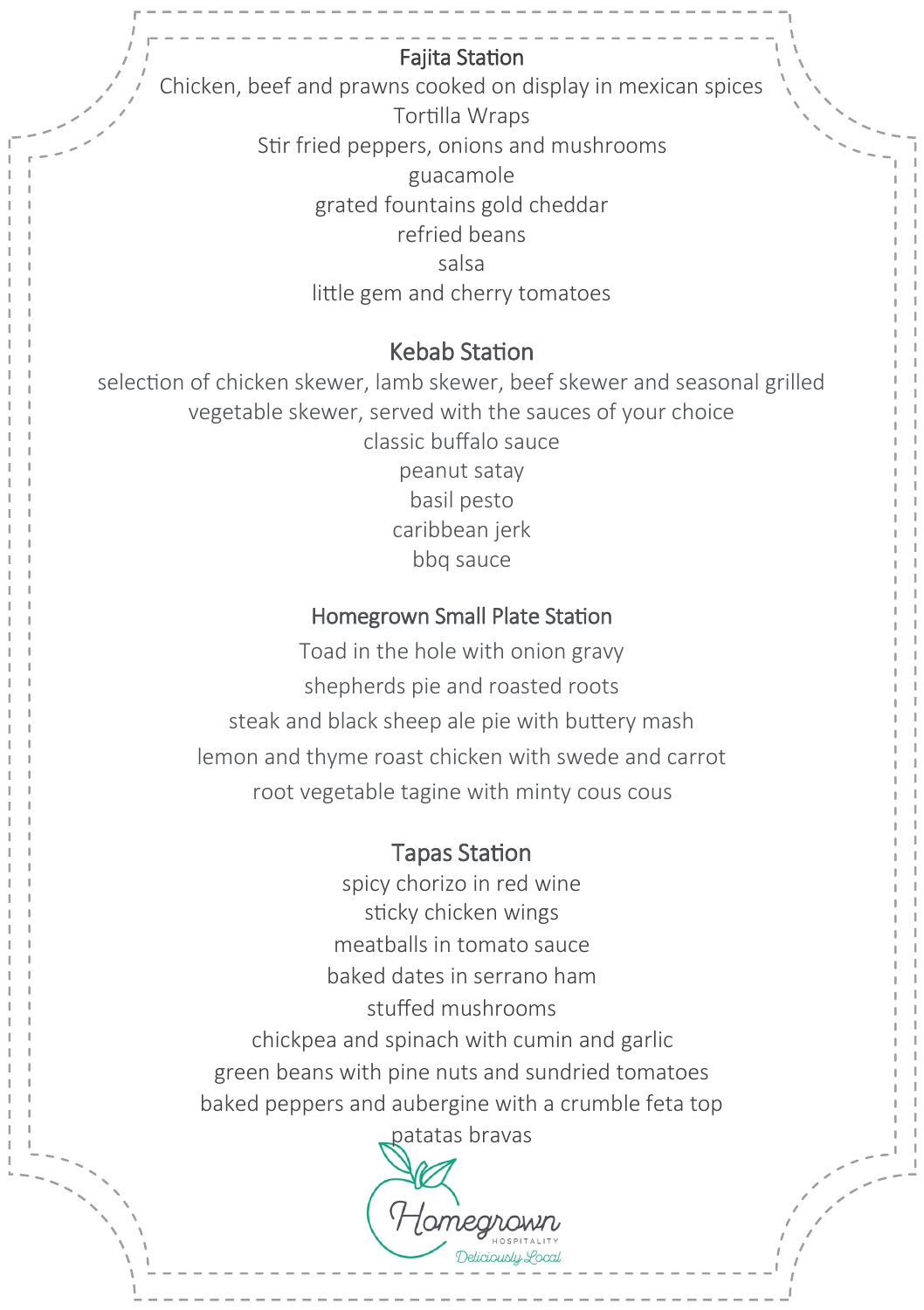## Spanish Grazer

chorizo sautéed in red wine spanish style chicken skewers jamon iberico asparagus in serrano ham dates in streaky bacon Manchego and fig crostini goats cheese and caramelised red onion crostini rustic breads with aioli pickles and pears

#### Italian Grazing Station

parma Ham salami Milano braesola olive tapenade pecorino gorgonzola dolce ricotta and pesto crostini sunblush tomato, mozarella and basil skewers ciabatta and foccacia with dipping oils figs, and grapes

#### Antipasti Station

selection of meats to include hand carved ham, parma ham, chorizo piccante, braesola Parmesan and Olde York Cheeses roasted mediterranean vegetables in basil oil ripe tomatoes, roasted red onion, olive oil, ripped basil rocket and walnut pesto broad bean and mint marinated olives and sunblush tomatoes selection of bruschetta bases and artisan rolls